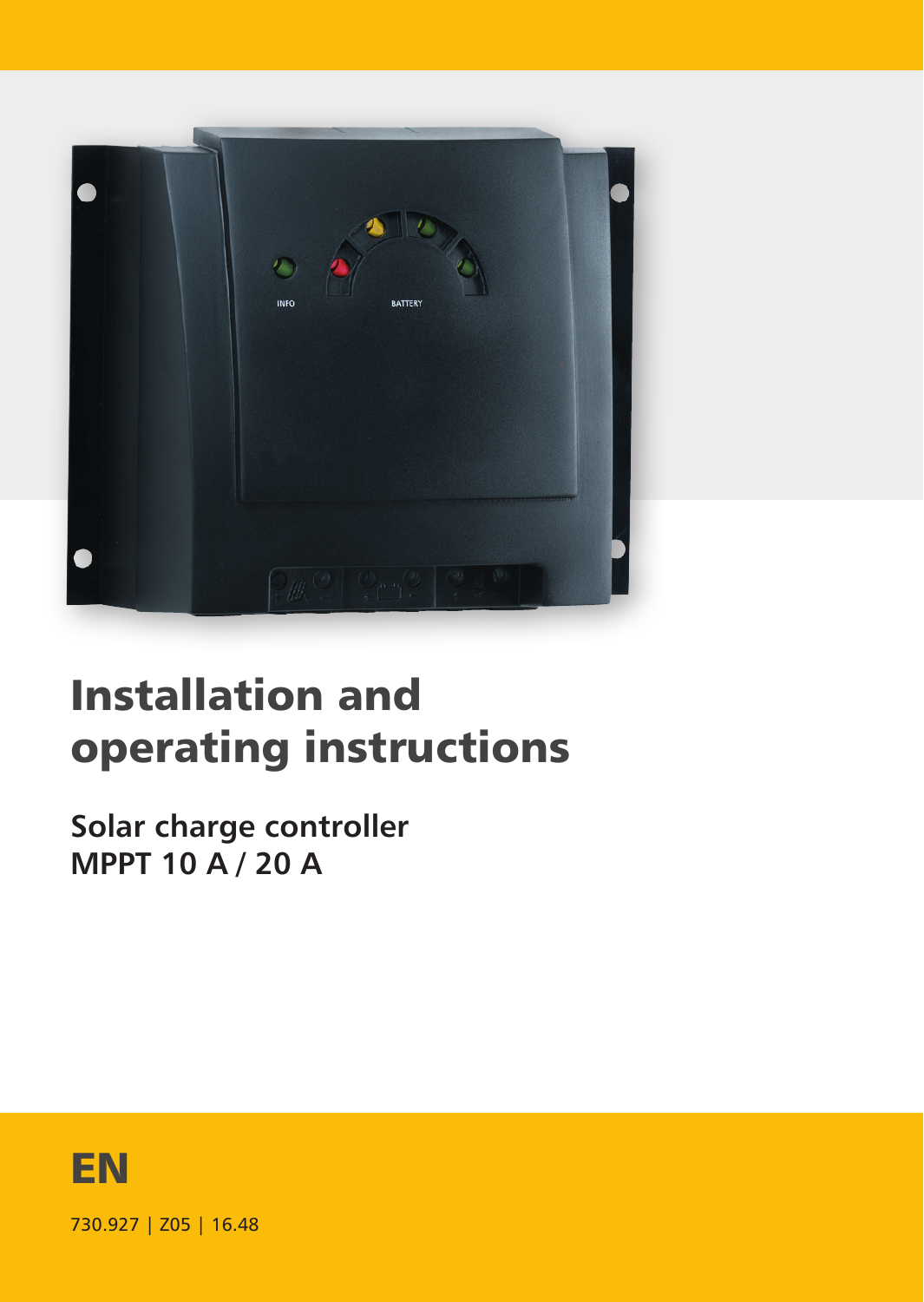#### Contents

| 1 <sub>1</sub> |                                                             |  |
|----------------|-------------------------------------------------------------|--|
| 1 <sub>1</sub> |                                                             |  |
| 1 <sub>2</sub> |                                                             |  |
| 1 <sup>3</sup> |                                                             |  |
| 2.             |                                                             |  |
| 21             |                                                             |  |
| 2.2            |                                                             |  |
| 2.3            |                                                             |  |
| 2.4            |                                                             |  |
| 2.5            |                                                             |  |
| 3.             |                                                             |  |
| 31             |                                                             |  |
| 311            |                                                             |  |
| 312            |                                                             |  |
| 3.1.3          | When should charge controllers with MPP tracking be used? 5 |  |
| 3.1.4          |                                                             |  |
| 3.2            |                                                             |  |
| 3.3            |                                                             |  |
| 4.             |                                                             |  |
| 41             |                                                             |  |
| 4.1.1          |                                                             |  |
| 4.1.2          |                                                             |  |
| 47             |                                                             |  |
| 4 2 1          |                                                             |  |
| 4.2.2          |                                                             |  |
| 423            |                                                             |  |
| 424            |                                                             |  |
| 5.             |                                                             |  |
| 6.             |                                                             |  |
| 7.             |                                                             |  |
| 8.             |                                                             |  |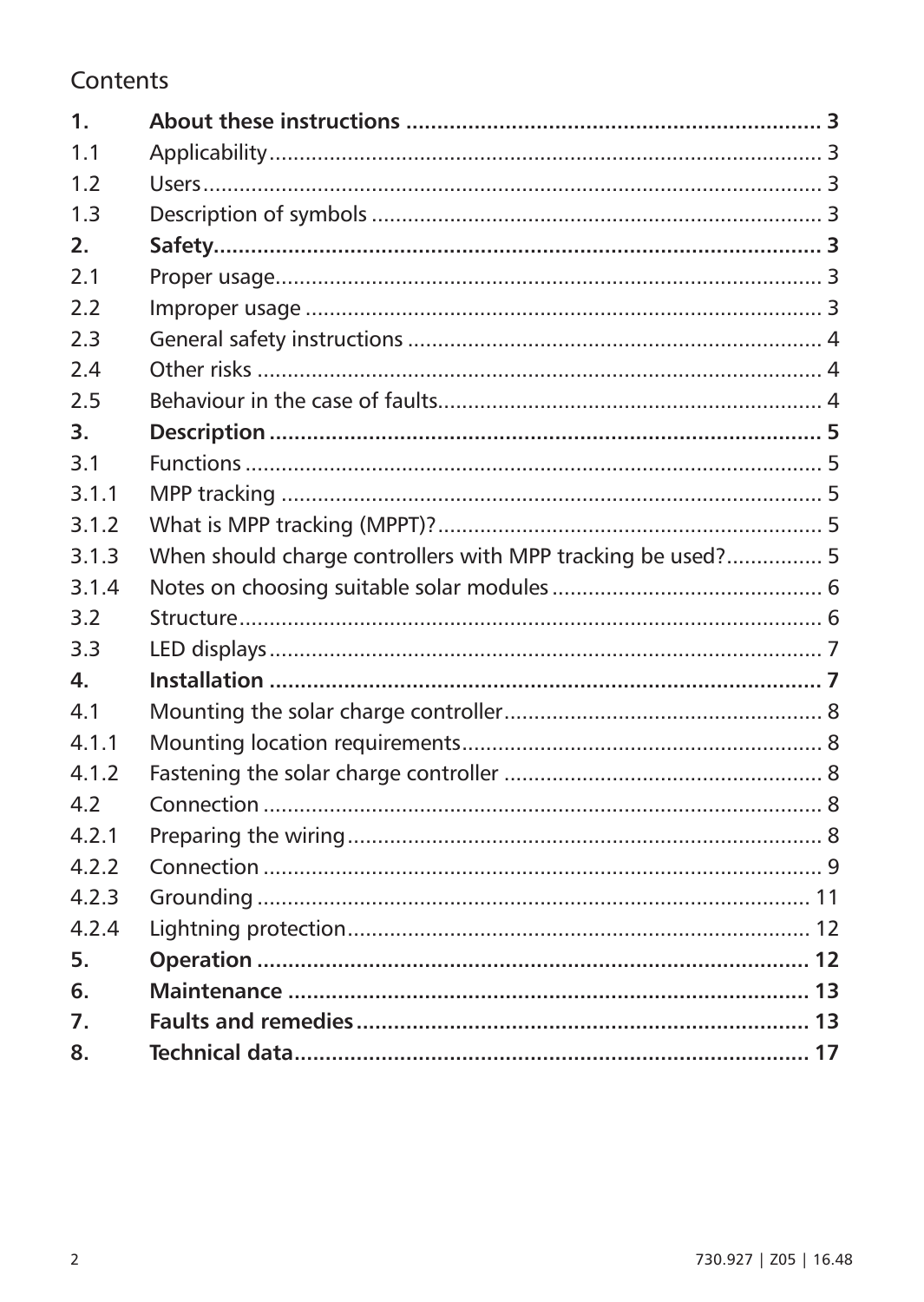# <span id="page-2-0"></span>**1. About these instructions**

These operating instructions are part of the product.

- $\blacktriangleright$  Read these operating instructions carefully before use,
- $\blacktriangleright$  keep them over the entire lifetime of the product.
- $\blacktriangleright$  and pass them on to any future owner or user of this product.

## **1.1 Applicability**

This manual describes the installation, function, operation and maintenance of the solar charge controller.

## **1.2 Users**

These operating instructions are intended for end customers. A technical expert must be consulted in cases of uncertainty.

## **1.3 Description of symbols**

Safety instructions are identified as follows:

# **SIGNAL WORD**

**Type, source and consequences of the danger!**

 $\blacktriangleright$  Measures for avoiding danger

Instructions relating to the functional safety of the system are in **bold** type.

# **2. Safety**

### **2.1 Proper usage**

The solar charge controller may only be used in PV systems for charging and controlling lead-acid batteries with liquid or solid electrolyte in accordance with these operating instructions and the charging specifications of the battery manufacturer.

### **2.2 Improper usage**

No energy source other than a solar generator may be connected to the solar charge controller. No mains devices, diesel generators or wind generators may be connected.

Do not connect any defective or damaged measuring equipment.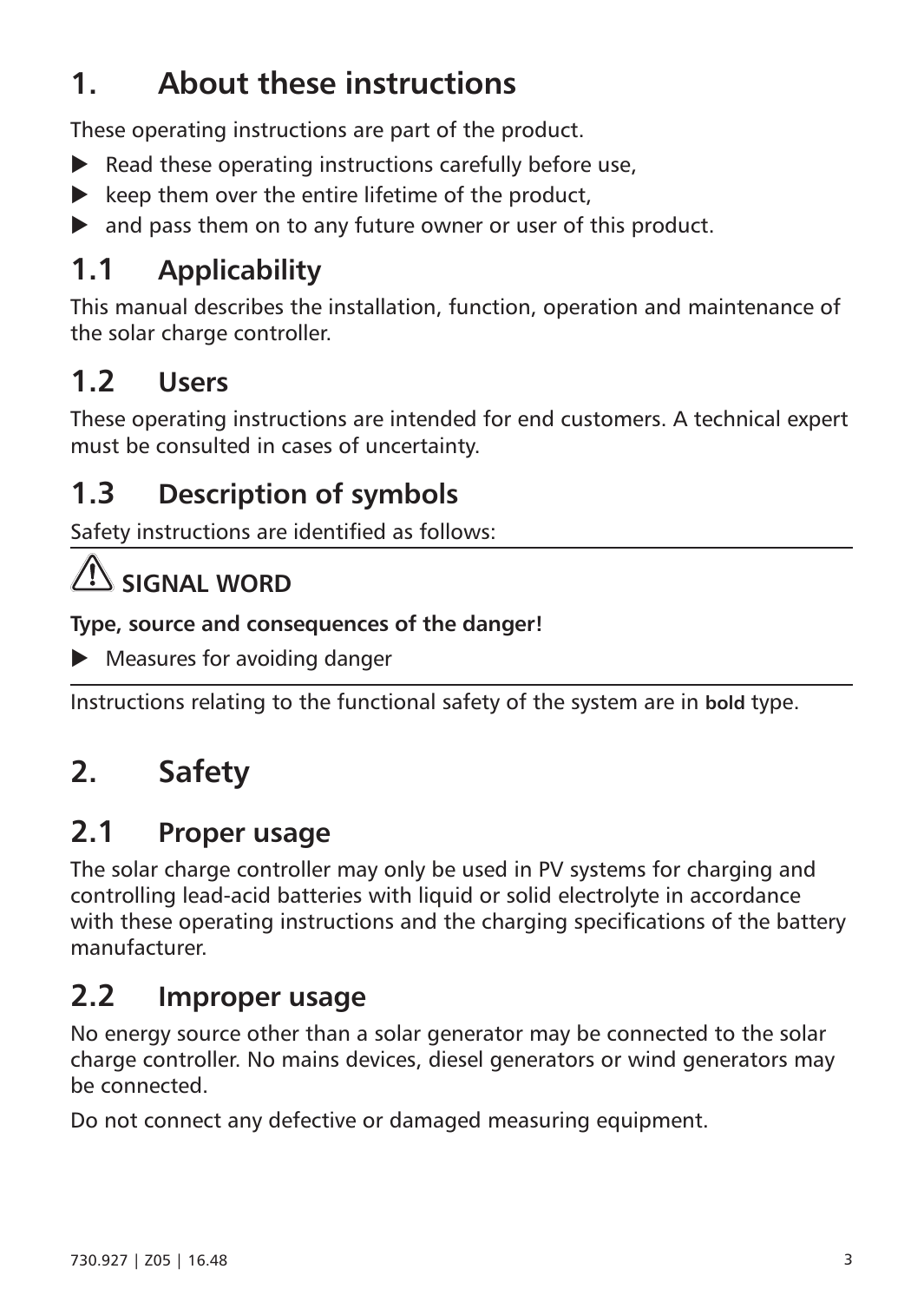## <span id="page-3-0"></span>**2.3 General safety instructions**

- $\blacktriangleright$  Follow the general and national safety and accident prevention regulations.
- $\blacktriangleright$  Never alter or remove the factory plates and identification labels.
- $\blacktriangleright$  Keep children away from PV systems.
- $\blacktriangleright$  Never open the device.

## **2.4 Other risks**

Danger of fire and explosion

- $\triangleright$  Do not use the solar charge controller in dusty environments, in the vicinity of solvents or where inflammable gases and vapours can occur.
- $\blacktriangleright$  No open fires, flames or sparks in the vicinity of the batteries.
- $\blacktriangleright$  Ensure that the room is adequately ventilated.
- $\blacktriangleright$  Check the charging process regularly.
- $\blacktriangleright$  Follow the charging instructions of the battery manufacturer.

#### Battery acid

- $\blacktriangleright$  Acid splashes on skin or clothing should be immediately treated with soap suds and rinsed with plenty of water.
- $\blacktriangleright$  If acid splashes into the eyes, immediately rinse with plenty of water. Seek medical advice.

### **2.5 Behaviour in the case of faults**

Operating the solar charge controller is dangerous in the following situations:

- The solar charge controller does not appear to function at all.
- The solar charge controller or connected cables are visibly damaged.
- Emission of smoke or fluid penetration.
- When parts are loose.
- $\blacktriangleright$  In these cases immediately remove the solar charge controller from the battery and solar module.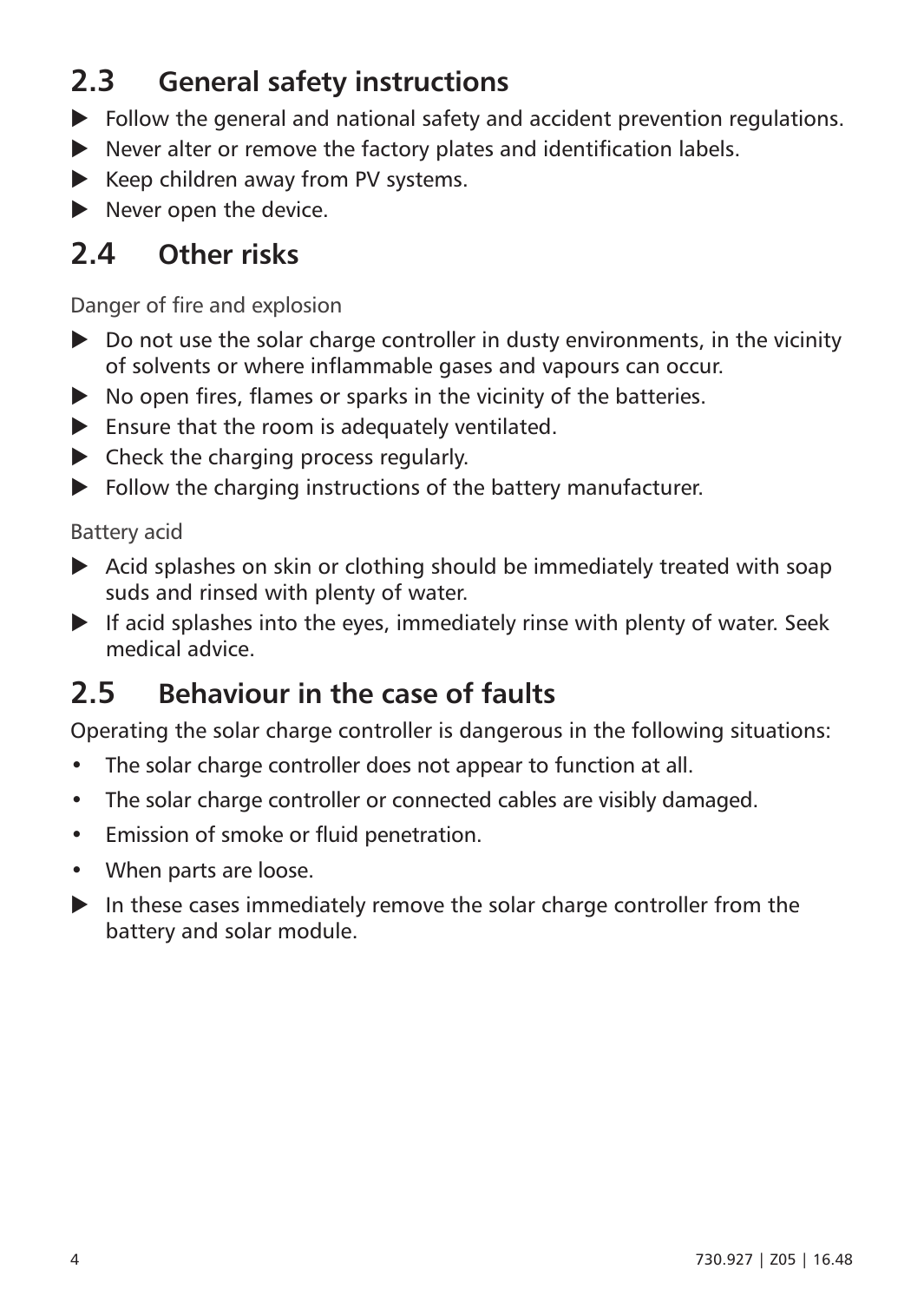# <span id="page-4-0"></span>**3. Description**

## **3.1 Functions**

The solar charge controller

- monitors the battery voltage
- controls the charging process
- controls the connection/disconnection of loads connected to the load output.

This optimises battery use and significantly extends its service life.

A battery charging algorithm protects the battery from harmful states. Activation of the three deep discharge functions (LVW, LVD and LVR) is dependent upon the battery voltage.

# **3.1.1 MPP tracking**

This solar charge controller meets the latest technological standards since it is equipped with an optimal MPP tracking algorithm and thus can use at all times the maximum available output of the solar module.

# **3.1.2 What is MPP tracking (MPPT)?**

MPPT stands for "Maximum Power Point Tracking". This describes a process by means of which the solar module is always operated at the point of maximum possible power. Because the point the maximum power can vary depending on the operating mode and the local conditions, and because it changes in the course of the day, the term "tracking" is used, i.e. the tracking of this point.

#### **3.1.3 When should charge controllers with MPP tracking be used?**



Charge controllers with MPP trackers can be used for a wider range of modules than those without MPPT. With an MPP tracker one is no longer dependent on the module voltage and string size. The module voltage can deviate significantly from the battery voltage.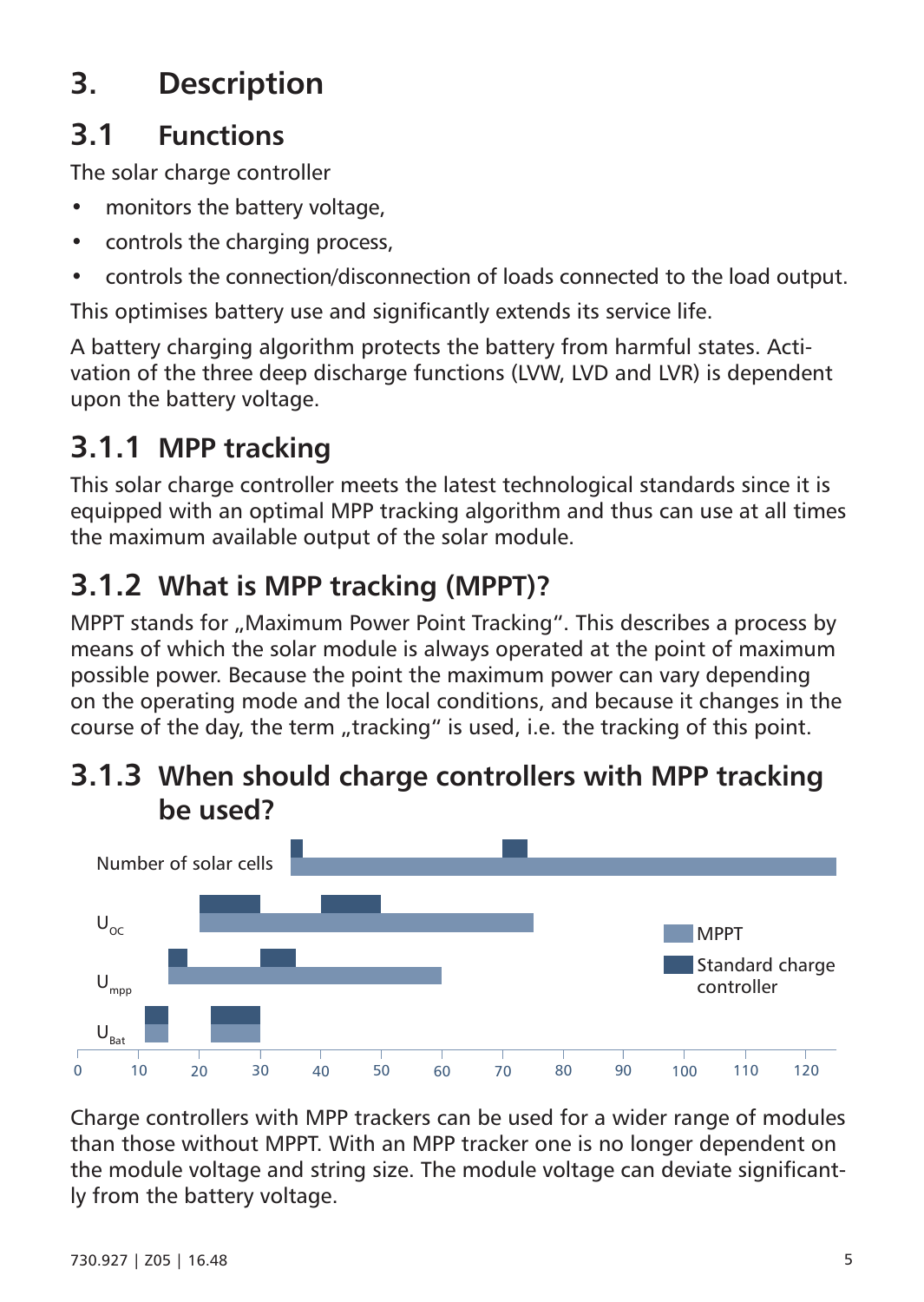## <span id="page-5-0"></span>**3.1.4 Notes on choosing suitable solar modules**

This solar charge controller has a maximum input voltage of 100 V. If this is exceeded even for a short time by the connected solar module, the solar charge controller will be damaged beyond repair and can never be used again. This will NOT constitute a guarantee claim, the charge controller must then be replaced at the customer's expense.

The essential value for choosing a solar module is the open circuit voltage (U\_ oc). The open circuit voltage of the solar module is dependent on the ambient temperature. Information on the open circuit voltage of the solar module and on temperature dependence can be found in the data sheet of the solar module. The lower the ambient temperature, the higher the open circuit voltage of the solar module.

The open circuit voltage at -20 C may not exceed the maximum input voltage.

# $\Lambda$  caution

- $\blacktriangleright$  If an open circuit voltage of more than 100 V is supplied to the connected solar module, the controller will be **destroyed**. When selecting the solar module, it is important to bear in mind that the open circuit voltage should never exceed 100 V over the entire working temperature range.
- $\blacktriangleright$  When using solar modules with a maximum open circuit voltage of between 75 and 100 V (over the entire temperature range), all installation steps must be carried in accordance with protection class II.

### **3.2 Structure**



The solar charge controller consists of the following components:

- 1. Info LED
- 2. 4 LEDs for displaying the state of charge (red, yellow, green 1 and green 2)
- 3. Terminal block for connecting the solar module
- 4. Terminal block for connecting the battery
- 5. Terminal block for connecting the loads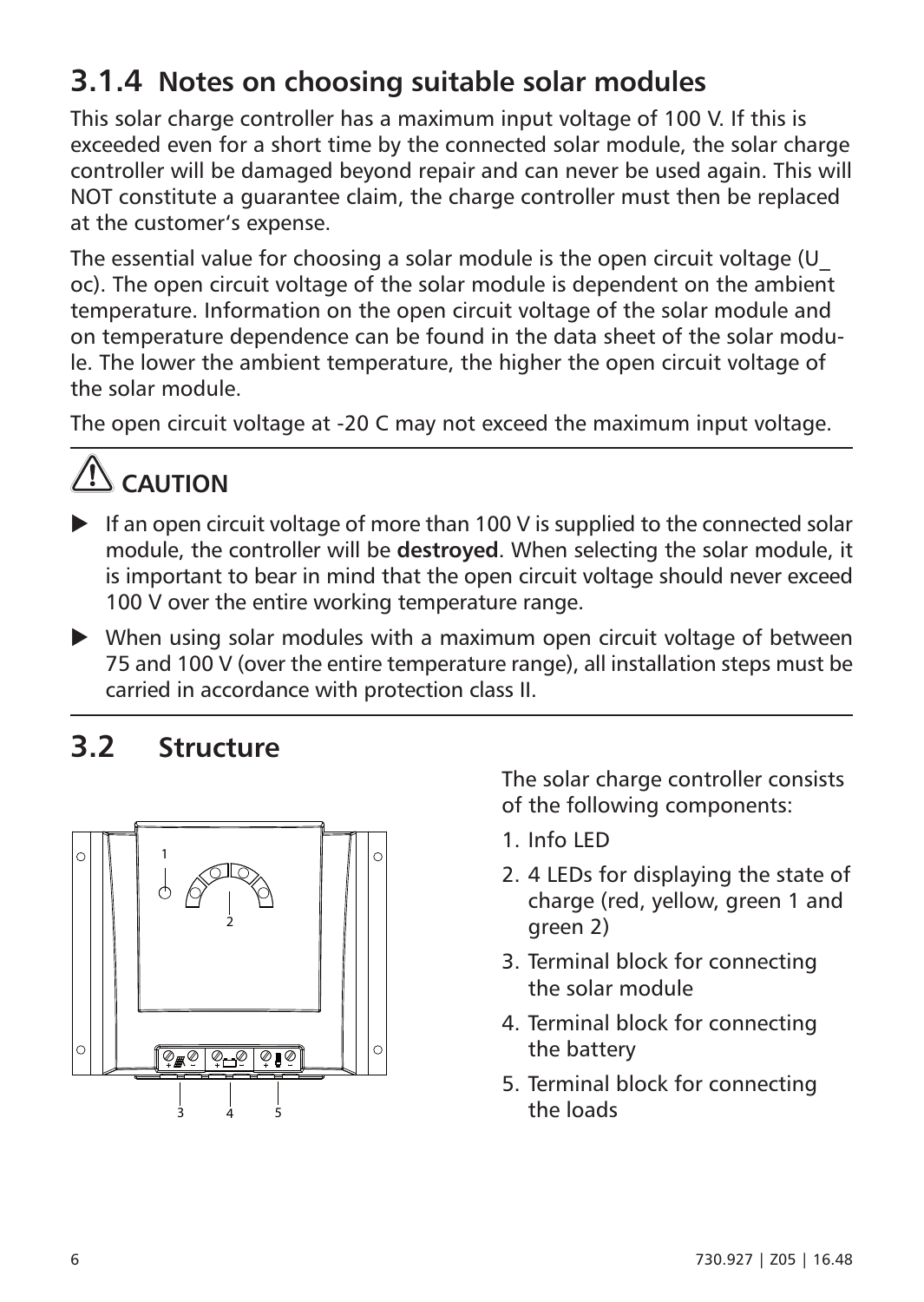# <span id="page-6-0"></span>**3.3 LED displays**

| <b>LED</b>   | <b>Status</b>   | Meaning                                                                                                      |  |  |
|--------------|-----------------|--------------------------------------------------------------------------------------------------------------|--|--|
| Info LED     | illuminates     | normal operation                                                                                             |  |  |
|              | green           |                                                                                                              |  |  |
|              | flashes red     | a fault exists (see "Faults and remedies")                                                                   |  |  |
| Red LED      | flashes quickly | battery empty<br>when the battery continues to be discharged<br>the deep-discharge deactivation is triggered |  |  |
|              | flashes         | deep-discharge deactivation                                                                                  |  |  |
| Yellow LED   | illuminates     | battery weak                                                                                                 |  |  |
|              | flashes         | switch-on threshold after deep-discharge deacti-<br>vation has not yet been reached                          |  |  |
| 1. green LED | illuminates     | battery good                                                                                                 |  |  |
| 2. green LED | lilluminates    | battery full                                                                                                 |  |  |
|              | flashes quickly | battery full, charge regulation active,                                                                      |  |  |
|              |                 | i.e. charging current reduced                                                                                |  |  |

## **4. Installation**

# **WARNING**

#### **Danger of explosion from sparking! Danger of electric shock!**

Solar modules generate electricity under incident light. The full voltage is present, even when the incident light levels are low.

- $\blacktriangleright$  The solar charge controller may only be connected to the local loads and the battery by trained personnel and in accordance with the applicable regulations.
- $\blacktriangleright$  Follow the installation and operating instructions for all components of the PV system.
- $\blacktriangleright$  Ensure that no cables are damaged.
- $\blacktriangleright$  At a voltage of  $> 75$  V, particularly with regard to module open circuit voltage (over the entire temperature range), the entire solar energy system must be installed with protection class II.
- $\triangleright$  Protect the solar modules from incident light during installation, e.g. cover them.
- $\blacktriangleright$  Never touch uninsulated cable ends.
- $\blacktriangleright$  Use only insulated tools.
- $\blacktriangleright$  Ensure that all loads to be connected are switched off. If necessary, remove the fuse.
- $\triangleright$  Connections must always be made in the sequence described below (see 4.2.2).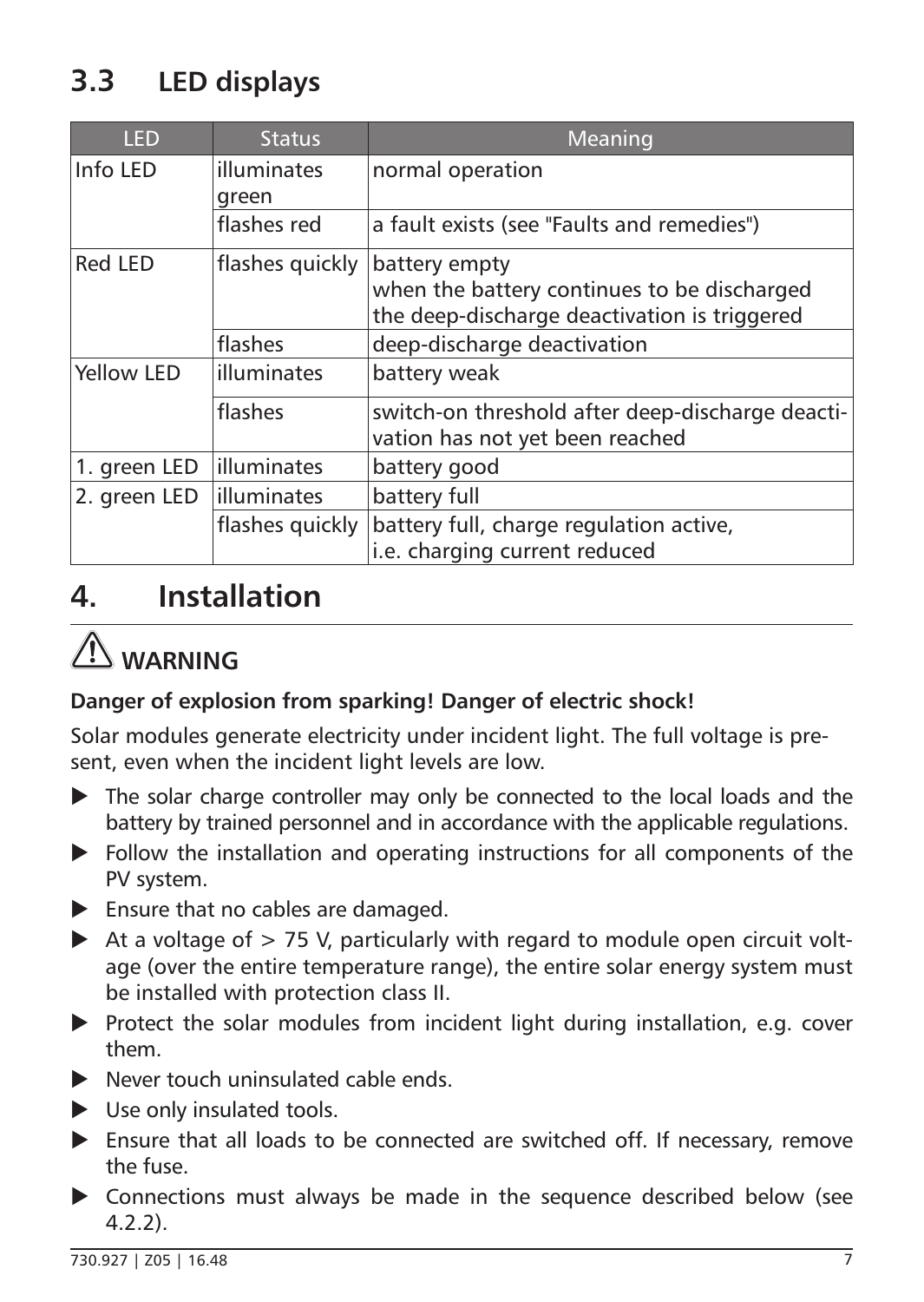## <span id="page-7-0"></span>**4.1 Mounting the solar charge controller**

### **4.1.1 Mounting location requirements**

- Do not mount the solar charge controller outdoors or in wet rooms.
- Do not subject the solar charge controller to direct sunshine or other sources of heat.
- Protect the solar charge controller from dirt and moisture.
- Mount upright on the wall (concrete) on a non-flammable substrate.
- Maintain a minimum clearance of 10 cm below and around the device to ensure unhindered air circulation.
- Mount the solar charge controller as close as possible to the batteries (with a safety clearance of at least 30 cm).

### **4.1.2 Fastening the solar charge controller**

- $\blacktriangleright$  Mark the position of the solar charge controller fastening holes on the wall.
- $\triangleright$  Drill 4 Ø 6 mm holes and insert dowels.
- $\blacktriangleright$  Fasten the solar charge controller to the wall with the cable openings facing downwards, using 4 oval head screws M4x40 (DIN 7996).

### **4.2 Connection**

## **4.2.1 Preparing the wiring**

**The cross section of the connection cables must be suitable for the currents which occur.**

| Module <sup>1</sup><br>current | <b>Battery current</b> | Load<br>current | Cross section     | AWG Isolation |
|--------------------------------|------------------------|-----------------|-------------------|---------------|
| 18 A                           | 20 A                   | 10A             | $10 \text{ mm}^2$ | 85°C          |

The table above applies to the following cable lengths:

- 10 m solar module connection cable
- 2 m battery connection cable
- 5 m load connection cable

**Consult a dealer if the specified cable lengths are inadequate.**

**An additional 30 A external fuse (not provided) must be connected to the battery connection cable, close to the battery pole.**

The external fuse prevents dangerous situations due to cable short circuits.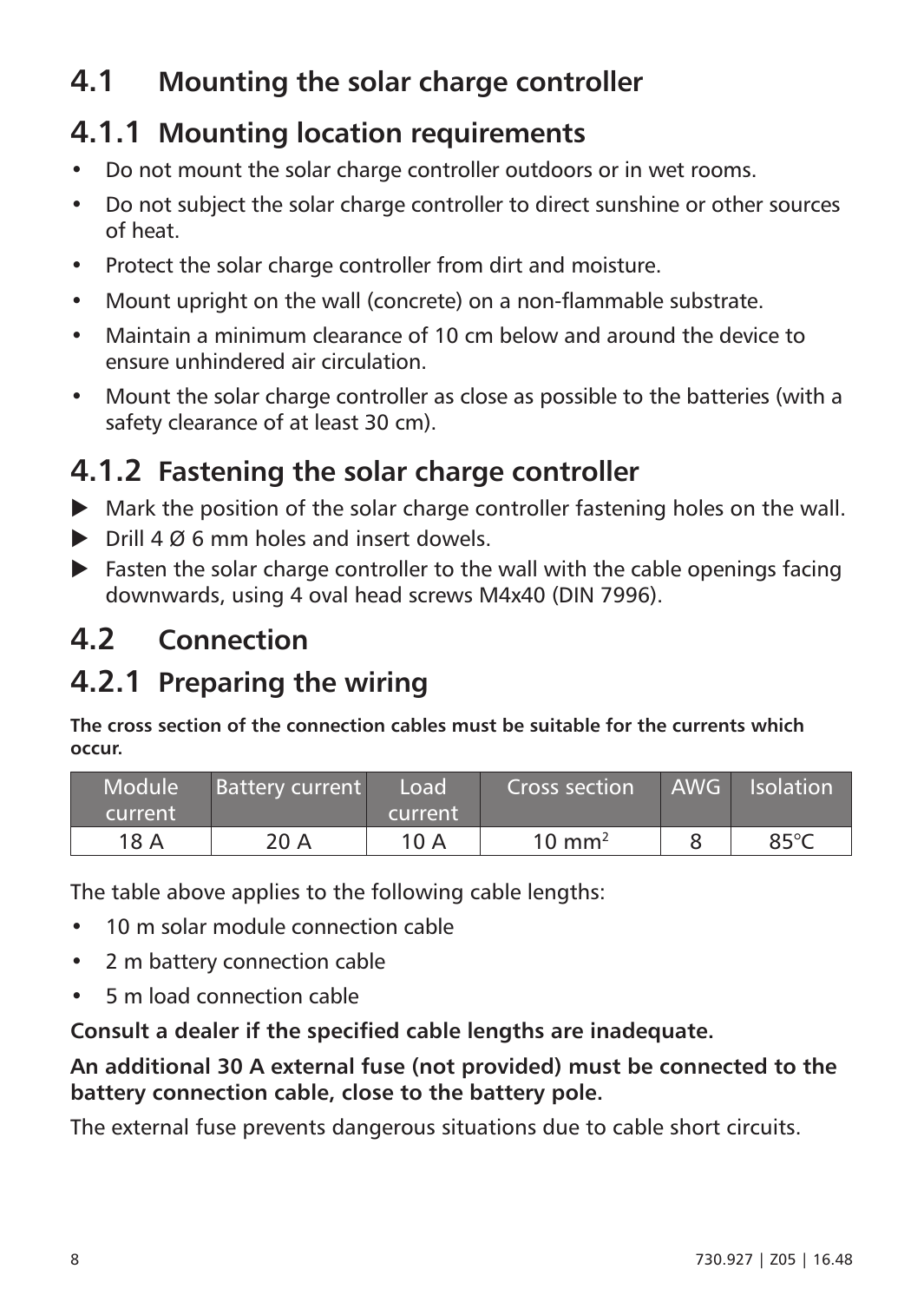### <span id="page-8-0"></span>**4.2.2 Connection**



# **WARNING**

#### **Danger of explosion from sparking! Danger of electric shock!**

 $\blacktriangleright$  At a voltage of  $> 75$  V, particularly with regard to module open circuit voltage (over the entire temperature range), the entire solar energy system must be installed with protection class II.

1st step: connect the battery

# **CAUTION**

- The device will be destroyed if the battery is connected with the wrong polarity.
- $\blacktriangleright$  Label the battery connection cables as a plus cable (A+) and a minus cable (A–).



- $\blacktriangleright$  Lay the battery cables in parallel between the solar charge controller and the battery.
- $\triangleright$  Connect the battery connection cable with the correct polarity to the middle pair of terminals on the solar charge controller (with the battery symbol).
- $\triangleright$  Connect battery connection cable A+ to the positive pole of the battery.
- $\triangleright$  Connect battery connection cable A– to the negative pole of the battery.
- $\blacktriangleright$  If the connection polarity is correct, the info LED illuminates green.
- If necessary, remove any external fuse.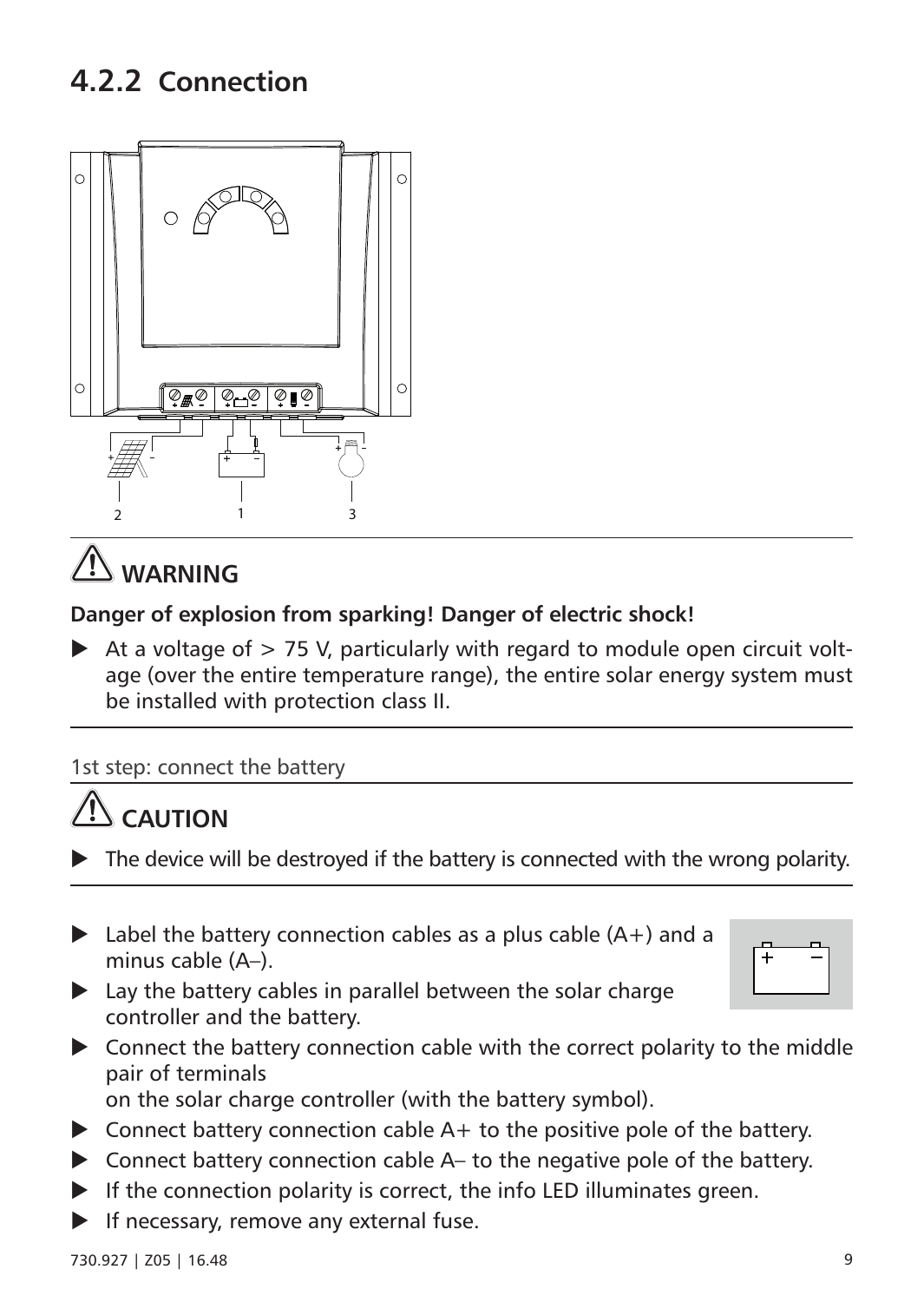# **CAUTION**

- $\triangleright$  The connected modules may not exceed an open circuit voltage (VOC) of 100 V, even at extremely low temperatures.
- $\blacktriangleright$  Ensure that the solar module is protected from incident light.
- $\blacktriangleright$  Ensure that the solar module does not exceed the maximum permissible input current.
- $\blacktriangleright$  Label the solar module connection cables as a plus cable (M+) and a minus cable (M–).
- $\blacktriangleright$  Lay both solar module connection cables in parallel between the solar module and the solar charge controller.
- $\blacktriangleright$  First connect the M+ solar module connection cable to the correct pole of the left pair of terminals on the solar charge controller (with the solar module symbol), then connect the M– cable.
- $\blacktriangleright$  Remove the covering from the solar module.

#### 3rd step: connect loads

# **WARNING**

#### **Danger of explosion from sparking! Danger of electric shock!**

 $\blacktriangleright$  At a voltage of  $> 75$  V, particularly with regard to module open circuit voltage (over the entire temperature range), the entire solar energy system must be installed with protection class II.

#### Notes

• Connect loads that must not be deactivated by the solar charge controller deep discharge protection, e.g. emergency lights or radio connection, directly to the battery.

Loads with a higher current consumption than the device output can be directly connected to the battery.

- However, the solar charge controller deep discharge protection will no longer intervene. Loads connected in this manner must also be separately fused. Loads of this type can also be reliably connected via an additional output relay (e.g. PA EV 200 A).
- $\blacktriangleright$  Label the load connection cables as a plus cable (L+) and a minus cable (L-).
- $\blacktriangleright$  Lay the load connection cables in parallel between the solar charge controller and the load.



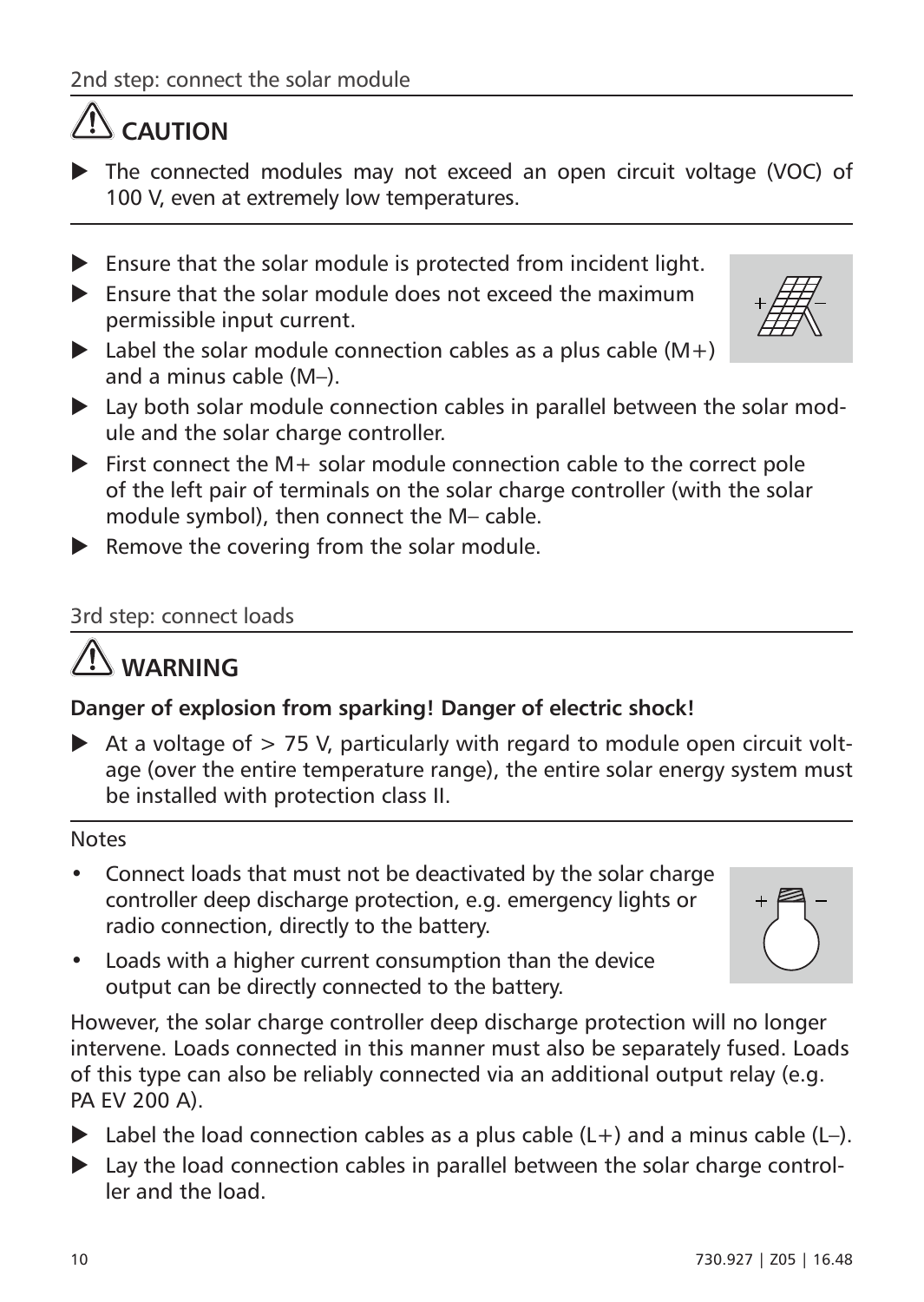- <span id="page-10-0"></span> $\blacktriangleright$  First connect the L + load cable to the correct pole of the right pair of terminals on the solar charge controller (with the lamp symbol), then connect the  $I-$  cable.
- $\blacktriangleright$  Replace the load fuse or switch on the load.

4th step: final work

 $\blacktriangleright$  Fasten all cables with strain relief in the direct vicinity of the solar charge controller (clearance of approx. 10 cm).

### **4.2.3 Grounding**

Grounding of the controller and connected components in stand-alone systems is not necessary, not standard practice or may be prohibited by national regulations (e.g.: DIN 57100 Part 410: Prohibition of grounding protective low voltage circuits). The following grounding possibilities are available if required:

- Positive grounding: One or more of the negative controller terminals can be grounded.
- Positive grounding: Only *one* of the positive controller terminals may be grounded.



 $\blacktriangleright$  Simultaneous grounding of multiple positive controller terminals will result in malfunctions or damage to the charge controller.

positive grounding: negative grounding:

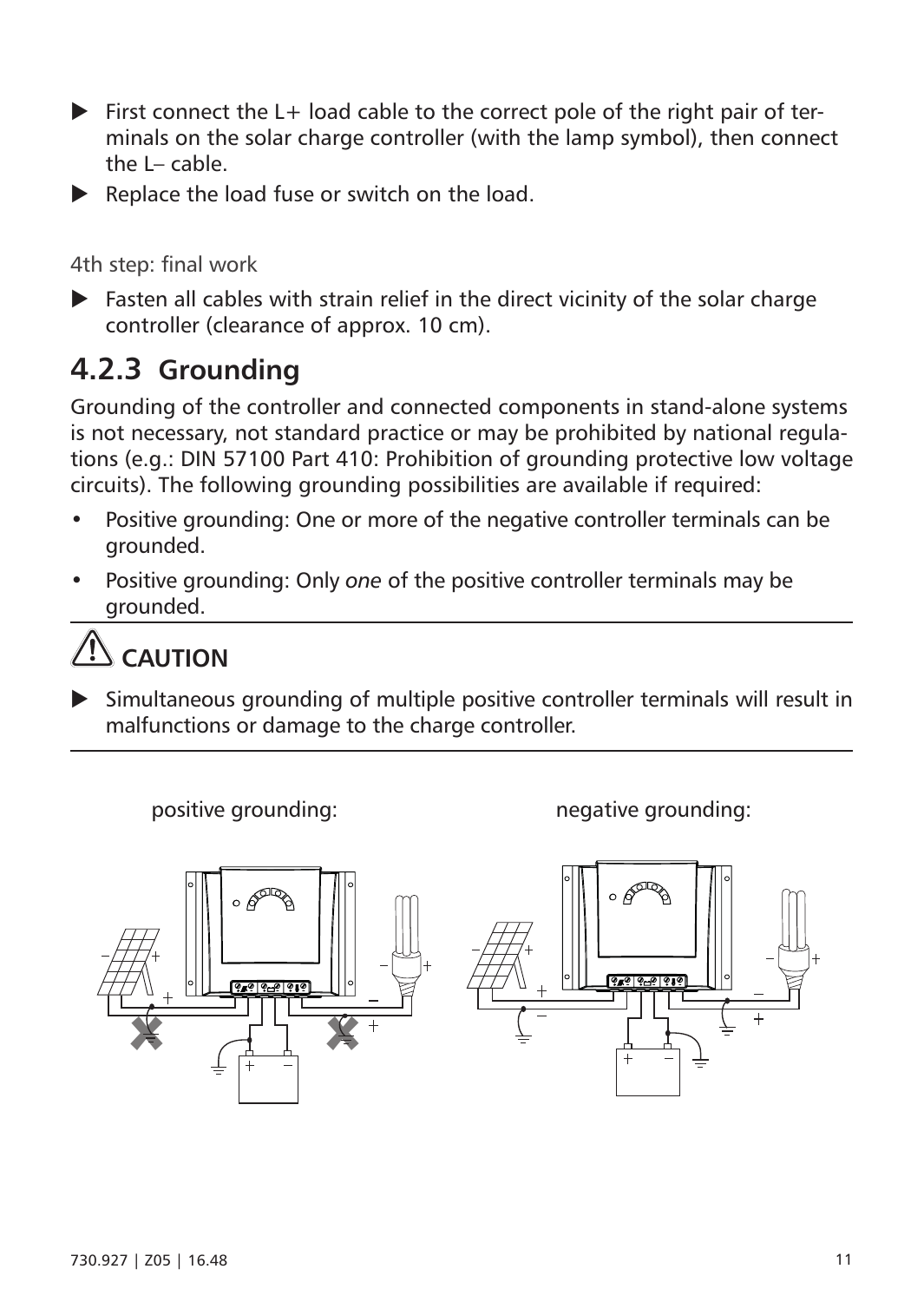# <span id="page-11-0"></span>**AUTION**

 $\blacktriangleright$  Risk of damage to the controller: Make sure that no common connection for the terminals module plus, battery plus and load plus is available such as a common positive ground connection.

## **4.2.4 Lightning protection**

In systems subjected to an increased risk of overvoltage damage, we recommend installing additional lightning protection / overvoltage protection to reduce dropouts. Consult the technical manual for more detailed information.

# **5. Operation**

The solar charge controller immediately begins operation once the battery is connected or the external fuse is inserted.

The display of the solar charge controller shows the current operating mode. User intervention or user settings are not required.

#### **Protection functions**

The following integrated protection functions of the solar charge controller ensure that the battery is handled as gently as possible.

**The following protection functions are part of the basic function of the controller:**

- overcharge protection
- deep discharge protection
- battery undervoltage protection
- solar module reverse current protection

**The following installation faults do not destroy the controller. After correcting the fault, the device will continue to operate correctly:**

- **protection from solar module short circuits / incorrect solar module polarity**
- **protection from short circuits at the load output or excessive load current**
- **protection from solar module overcurrent**
- **protection from device overtemperature**
- **protection from overvoltage at the load output**
- **protection from the wrong connection sequence**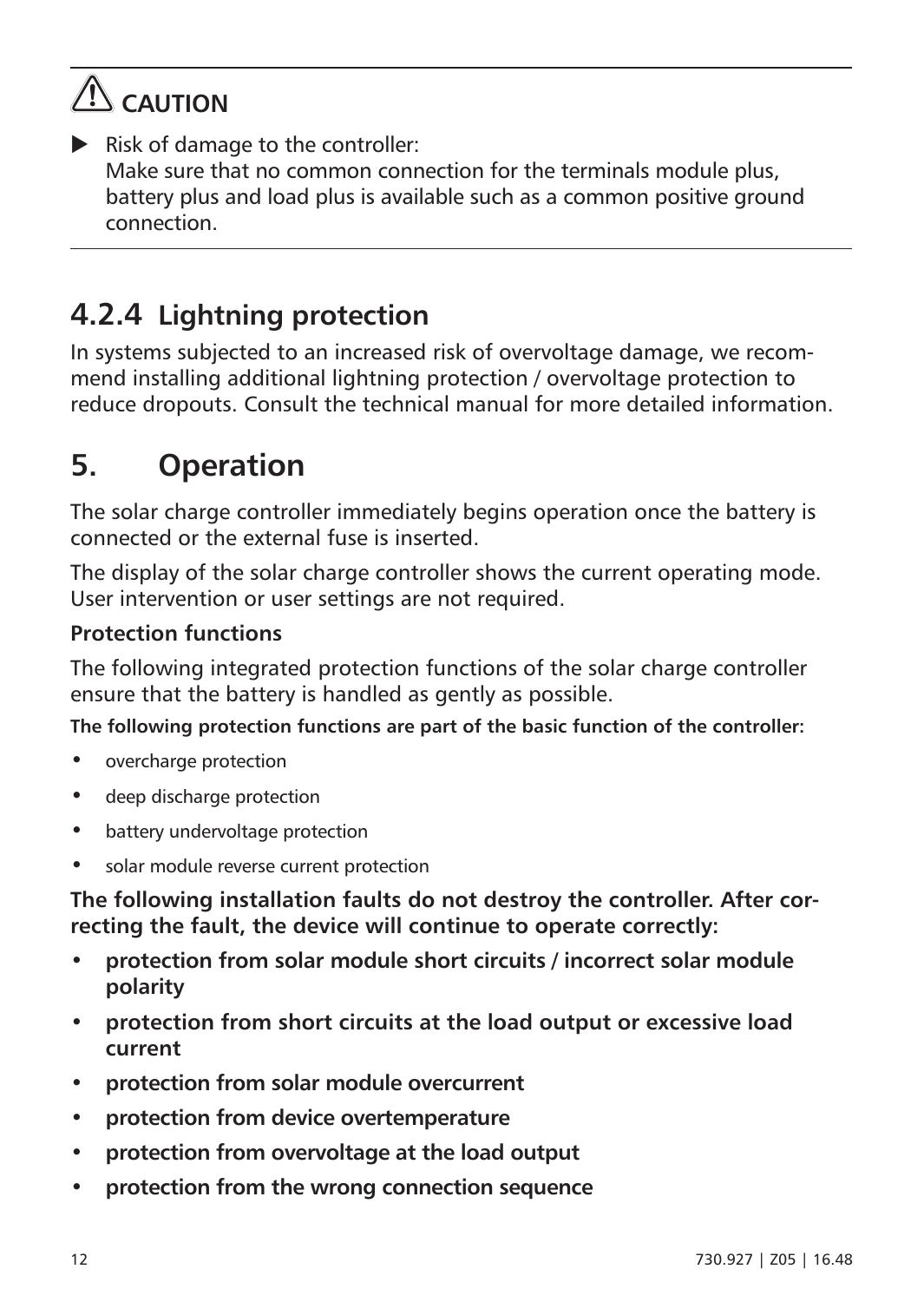### <span id="page-12-0"></span>**6. Maintenance**

The solar charge controller is maintenance-free. All components of the PV system must be checked at least annually, according to the specifications of the respective manufacturers.

- $\blacktriangleright$  Ensure adequate ventilation of the cooling element.
- $\blacktriangleright$  Check the cable strain relief
- $\blacktriangleright$  Check that all cable connections are secure.
- $\blacktriangleright$  Tighten screws if necessary.
- $\blacktriangleright$  Terminal corrosion

# **7. Faults and remedies**

| <b>Fault</b>            | Cause                                                                | Remedy                                                                                                          |  |
|-------------------------|----------------------------------------------------------------------|-----------------------------------------------------------------------------------------------------------------|--|
| No display              | • Battery voltage too low                                            | $\triangleright$ Pre-charge the battery                                                                         |  |
|                         | • The external fuse in the<br>battery connection cable<br>has blown. | Replace the external fuse                                                                                       |  |
|                         | • Battery is not connected                                           | 1. Unclamp all connections                                                                                      |  |
|                         | • Battery is defective                                               | 2. Connect a (new) battery<br>with the correct polarity                                                         |  |
|                         |                                                                      | 3. Reconnect the solar module<br>and loads                                                                      |  |
|                         | • Battery is connected with<br>the wrong polarity                    | Device may be defective;<br>Return device to specialist<br>dealer                                               |  |
| Info LED flashes<br>red | • Charging interrupted due to<br>excessive charging current          | Charging automatically conti-<br>nues as soon as the charging<br>current lies within the permis-<br>sible range |  |
|                         | • Optobus transfer faulty                                            | Repeat programming                                                                                              |  |
|                         | • Battery voltage too low                                            | Pre-charge the battery                                                                                          |  |
|                         | • Battery voltage too high                                           | Check installation                                                                                              |  |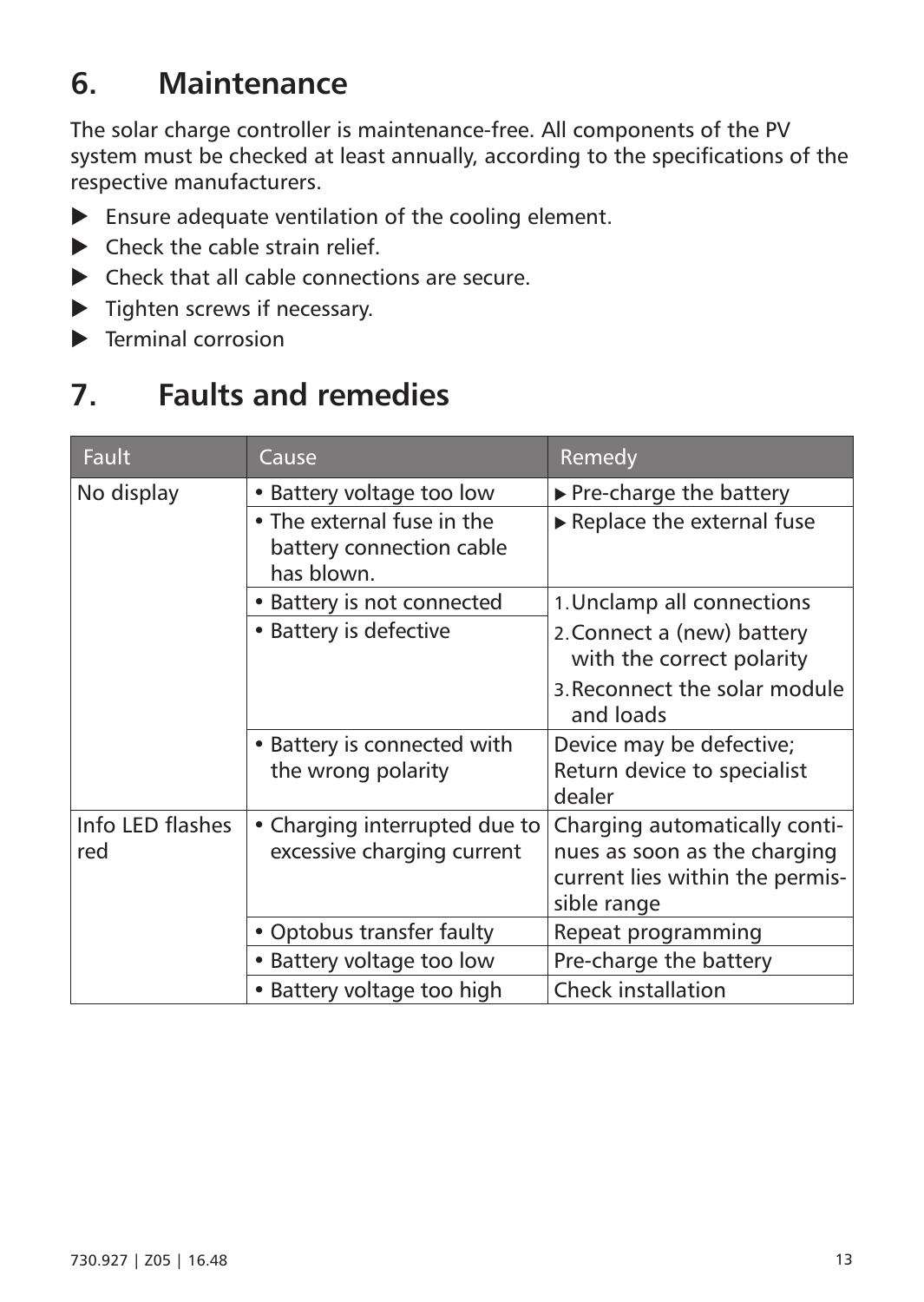| Fault                                                            | Cause                                                                                 | Remedy                                                                                                                      |  |
|------------------------------------------------------------------|---------------------------------------------------------------------------------------|-----------------------------------------------------------------------------------------------------------------------------|--|
| Load cannot be<br>operated or only<br>for a short time<br>$^{+}$ | • Load output is switched<br>off due to excessive load<br>current                     | Reduce load current, if<br>necessary switch off or<br>disconnect loads<br>► Check loads                                     |  |
| info LED flashes<br>red                                          | • Load output is switched off<br>due to short circuit at load<br>output               | 1 Disconnect loads<br>2. Correct the cause of the<br>short circuit<br>3. Reconnect loads                                    |  |
|                                                                  | • Load output is switched off<br>due to overheating of the<br>solar charge controller | The load output automatical-<br>ly switches on again once the<br>solar charge controller has<br>cooled down                 |  |
|                                                                  |                                                                                       | $\blacktriangleright$ Improve the cooling air<br>circulation                                                                |  |
|                                                                  |                                                                                       | $\triangleright$ Remove any other heat<br>sources                                                                           |  |
|                                                                  |                                                                                       | $\blacktriangleright$ Check the conditions of use<br>and the mounting location                                              |  |
| Load cannot be<br>operated<br>$+$<br>info LED flashes            | • Load output is switched<br>off due to too low battery<br>voltage                    | The load output automatical-<br>ly switched on again as soon<br>as the battery voltage lies<br>within the permissible range |  |
| red                                                              |                                                                                       | ▶ Pre-charge the battery                                                                                                    |  |
| $^{+}$<br>red battery LED<br>flashes                             |                                                                                       | Equip loads directly con-<br>nected to the battery with<br>deep discharge protection                                        |  |
|                                                                  |                                                                                       | $\blacktriangleright$ Check the battery and<br>replace if necessary                                                         |  |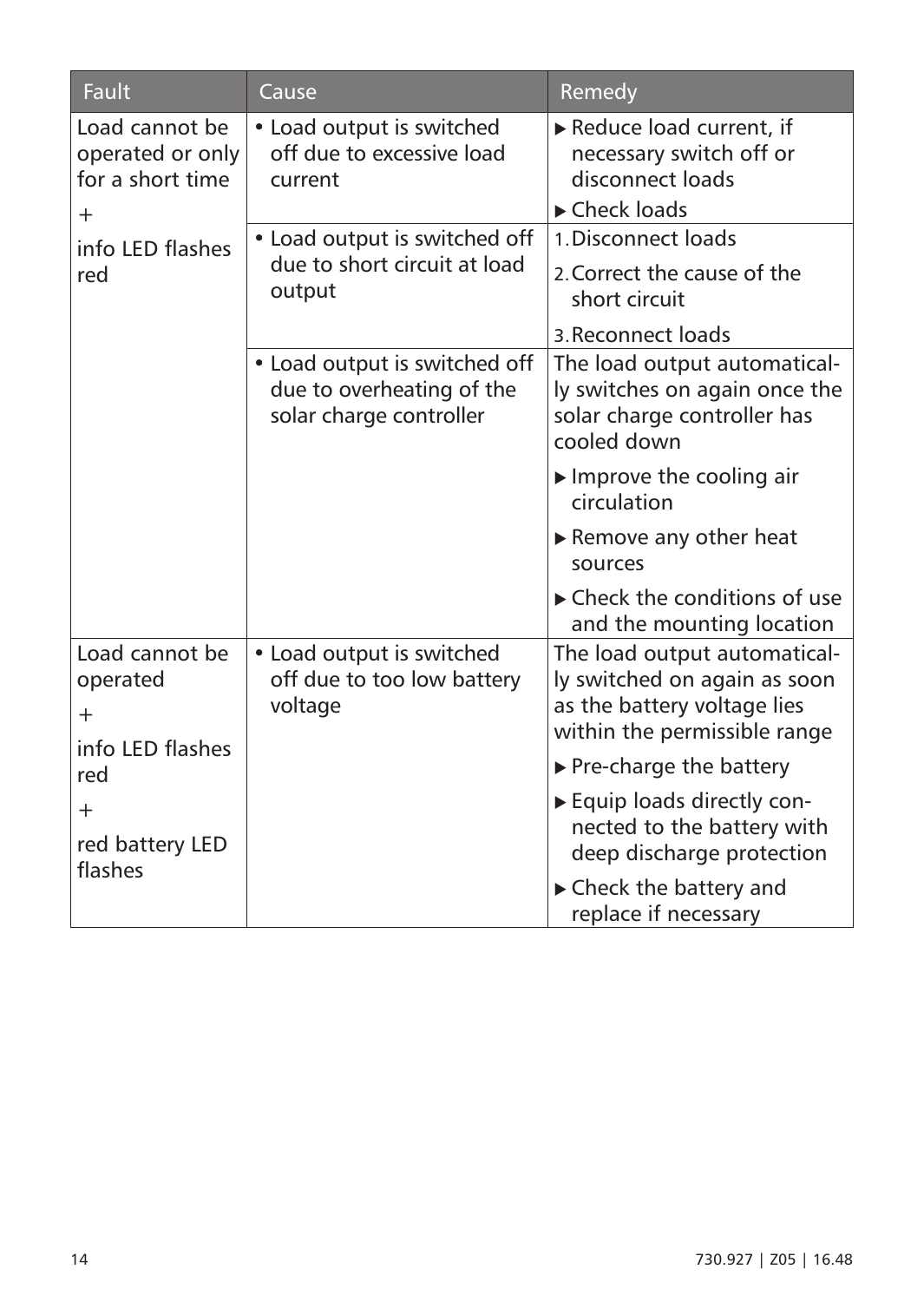| Fault                                                 | Cause                                                                | Remedy                                                                                                                                                                                    |  |
|-------------------------------------------------------|----------------------------------------------------------------------|-------------------------------------------------------------------------------------------------------------------------------------------------------------------------------------------|--|
| Load cannot be<br>operated<br>$+$<br>info LED flashes | • Load output is switched<br>off due to excessive battery<br>voltage | The load output automatical-<br>ly switched on again as soon<br>as the battery voltage lies<br>within the permissible range                                                               |  |
| red                                                   | • External charging source is<br>not voltage-limited                 | ► Check the external charging<br>source                                                                                                                                                   |  |
| $^{+}$<br>2. green LED                                |                                                                      | If necessary, switch off<br>external charging sources                                                                                                                                     |  |
| flashes                                               |                                                                      | Charge Controller reset:<br>Disconnect the load,<br>disconnect the module and<br>disconnect the battery.<br>Then in reverse order Clamp<br>(battery -> Module -> and<br>finally the load) |  |
| Load cannot be                                        | · Defective load or installa-<br>tion error                          | Connect load correctly                                                                                                                                                                    |  |
| operated                                              |                                                                      | Replace load                                                                                                                                                                              |  |
| $\ddot{}$                                             |                                                                      |                                                                                                                                                                                           |  |
| info LED illumi-                                      |                                                                      |                                                                                                                                                                                           |  |
| nates green                                           |                                                                      |                                                                                                                                                                                           |  |
| Battery is not                                        | · Solar module not connected                                         | Connect the solar module<br>Connect the solar module<br>with the correct polarity<br>Correct the cause of the<br>short circuit<br>► Use a solar module of the<br>specified voltage        |  |
| charged                                               | · Solar module connected<br>with incorrect polarity                  |                                                                                                                                                                                           |  |
|                                                       | • Short circuit at solar module<br>input                             |                                                                                                                                                                                           |  |
|                                                       | • Incorrect solar module<br>voltage                                  |                                                                                                                                                                                           |  |
|                                                       | • Device overheated                                                  | Make sure the device is well<br>ventilated                                                                                                                                                |  |
|                                                       | · Solar module defective                                             | Replace the solar module                                                                                                                                                                  |  |
| Battery display<br>jumps quickly                      | • Large pulse current                                                | Tune the current consump-<br>tion to match the battery<br>capacity                                                                                                                        |  |
|                                                       | • Battery is defective                                               | Replace the battery                                                                                                                                                                       |  |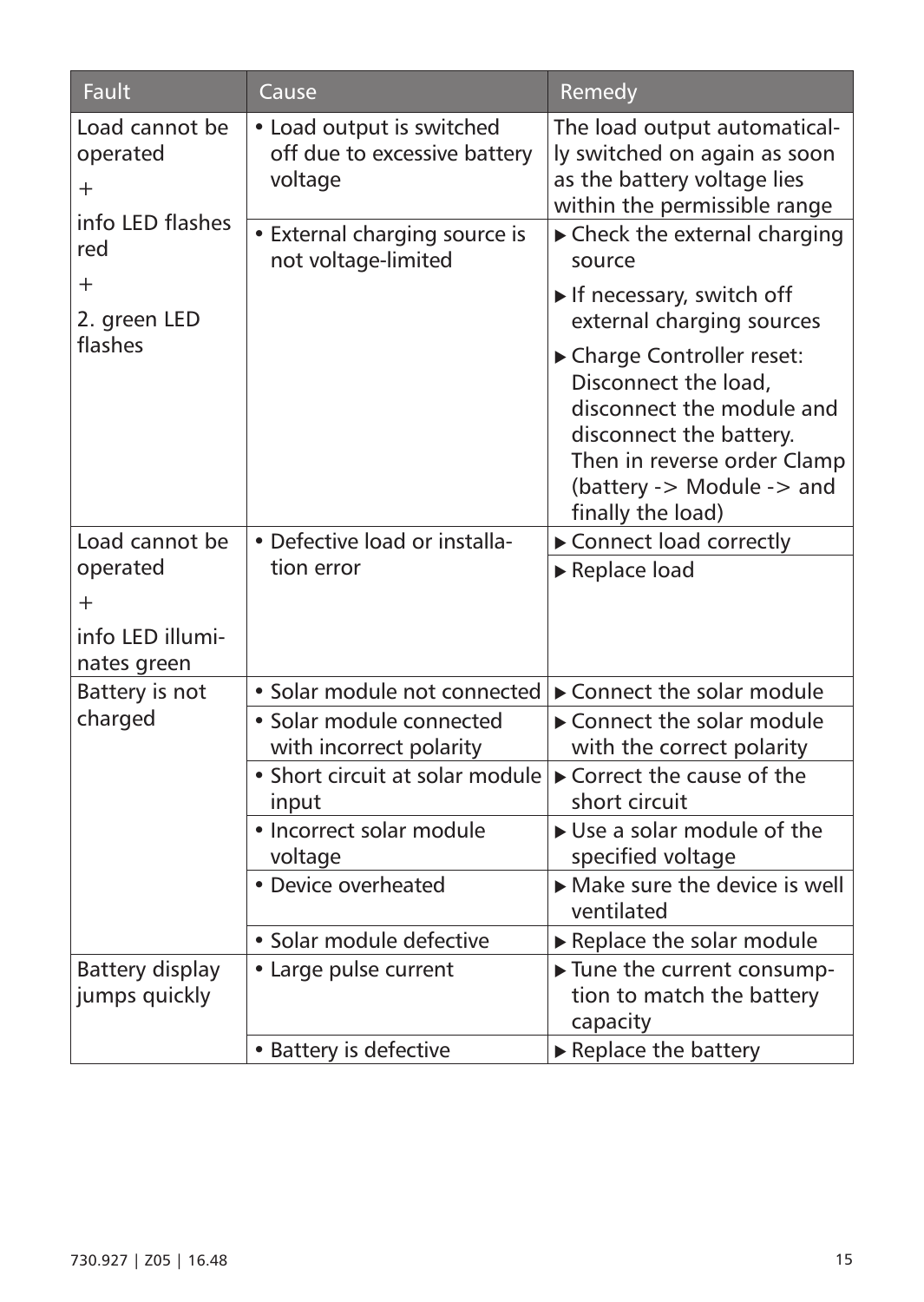#### Efficiency example:

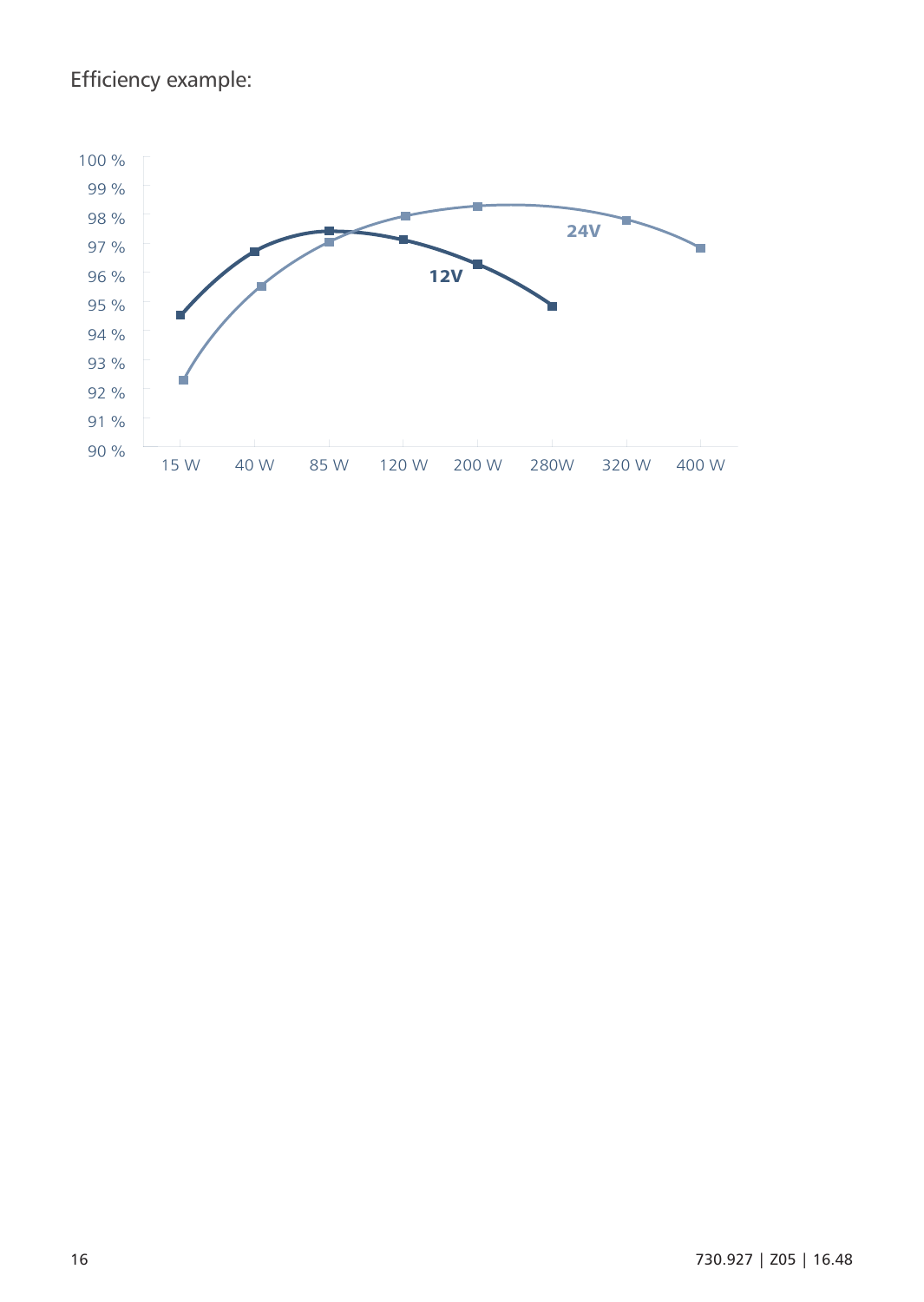# <span id="page-16-0"></span>**8. Technical data**

|                                             | <b>MPPT 10 A</b>                                   | <b>MPPT 20 A</b>              |  |
|---------------------------------------------|----------------------------------------------------|-------------------------------|--|
| Characterisation of the operating behaviour |                                                    |                               |  |
| System voltage                              | 12 V (24 V)                                        |                               |  |
| Rated output                                |                                                    | 125 W (250 W) 250 W (500 W)   |  |
| Max. efficiency                             | > 98%                                              |                               |  |
| Own consumption                             | $10 \text{ mA}$                                    |                               |  |
| DC input side                               |                                                    |                               |  |
| MPP voltage                                 | 15 V (30 V) $<$                                    | 15 V (30 V) $<$               |  |
|                                             | $U_{\text{module}} < 75 V$                         | $U_{\text{module}} \ll 100$ V |  |
| Open circuit voltage solar module           | 17 V  75 V                                         | 17 V  100 V**                 |  |
| (at minimum operating temperature)          | (34 V  75 V)                                       | (34 V  100 V)**               |  |
| Module current                              | 9 A                                                | 18 A                          |  |
| DC output side                              |                                                    |                               |  |
| Charging current                            | 10 A                                               | 20 A                          |  |
| Load current                                | 10 A                                               |                               |  |
| End-of-charge voltage*                      | 13.9 V (27.8 V)*                                   |                               |  |
| Boost charge voltage*                       | 14.4 V (28.8 V)*                                   |                               |  |
| Equalisation charging*                      | 14.7 V (29.4 V)*                                   |                               |  |
| Reset voltage* (SOC / LVR)                  | $>$ 50 % / 12.5 V (25.0 V)*                        |                               |  |
| Deep discharge protection* (SOC / LVD)      | $<$ 30 % / 11.5 V (23.0 V)*                        |                               |  |
| <b>Application conditions</b>               |                                                    |                               |  |
| Ambient temperature                         | $-25$ °C $ + 40$ °C                                |                               |  |
| <b>Equipment and design</b>                 |                                                    |                               |  |
| Terminal clamps (fine-wire / single wire)   | $16 \text{ mm}^2$ / 25 mm <sup>2</sup> - AWG 6 / 4 |                               |  |
| Degree of protection                        | IP 32                                              |                               |  |
| Dimensions (X x Y x Z)                      | 187 x 153 x 68 mm                                  |                               |  |
| Weight                                      | approx. 900 g                                      |                               |  |

\* **see the chapter "Options" page 13** *Technical data at 25 °C / 77 °F*

# \*\* **CAUTION**

- $\blacktriangleright$  If an open circuit voltage of more than 100 V is supplied to the connected solar module, the controller will be **destroyed**. When selecting the solar module, it is important to bear in mind that the open circuit voltage should never exceed 100 V over the entire working temperature range.
- $\blacktriangleright$  When using solar modules with a maximum open circuit voltage of between 60 and 100 V (over the entire temperature range), all installation steps must be carried in accordance with protection class II.